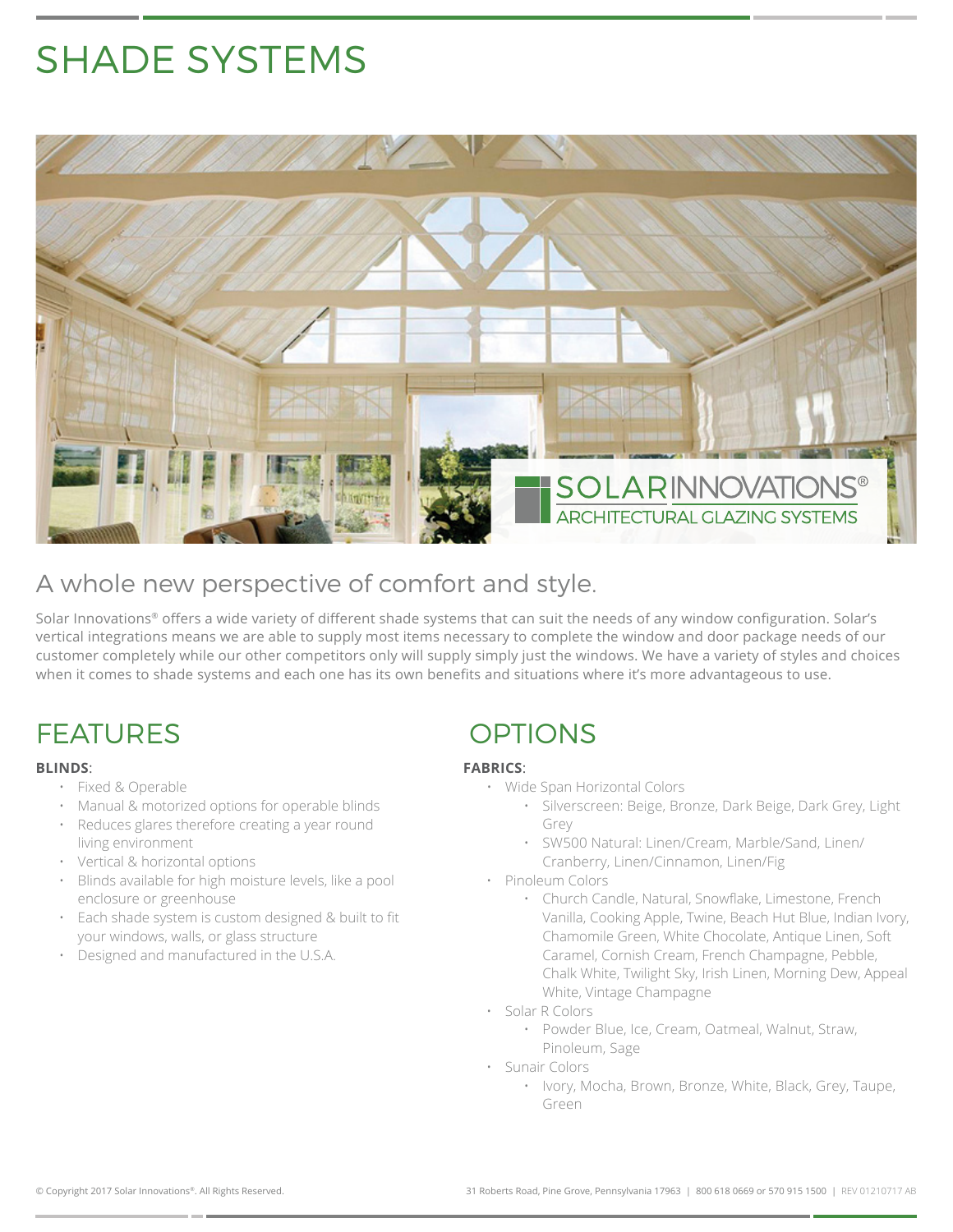### CONFIGURATIONS **O = Operable F = Fixed**

 $\sim$ 



**Exterior Sun Block Roll-Up**



#### FABRIC OPTIONS

| Wide Span Horizontal Options - Silver Screen                     |                          |                  |                     |                   |                  | Wide Span Horizontal Options - SW5000 Natural |                   |                                                                                                                                                                                                                                                                                                                                                                                                                                                                                                                                                                                                       |                                                                                                                                                                                                                                                               |                        |  |
|------------------------------------------------------------------|--------------------------|------------------|---------------------|-------------------|------------------|-----------------------------------------------|-------------------|-------------------------------------------------------------------------------------------------------------------------------------------------------------------------------------------------------------------------------------------------------------------------------------------------------------------------------------------------------------------------------------------------------------------------------------------------------------------------------------------------------------------------------------------------------------------------------------------------------|---------------------------------------------------------------------------------------------------------------------------------------------------------------------------------------------------------------------------------------------------------------|------------------------|--|
|                                                                  |                          |                  |                     |                   |                  |                                               |                   | <u>Trinininininin</u><br><b>THE END OF STREET</b>                                                                                                                                                                                                                                                                                                                                                                                                                                                                                                                                                     | ,,,,,,,,,,,,,,,,,,,,,<br><b>Read Trease</b><br><b>PERTHY.</b><br><u>maaaaaannin</u><br>********************<br>,,,,,,,,,,,,,,,,,,,,,,<br><u> 1999 - 1999 - 1999 - 1999 - 1999 - 1999 - 1999 - 1999 - 1999 - 1999 - 1999 - 1999 - 1999 - 1999 - 1999 - 199</u> | **********<br>mmmmmmmm |  |
| Beige                                                            | <b>Bronze</b>            | Dark Beige       | Dark Grey           | Light Grey        |                  | Linen/Cream                                   | Marble/Sand       | Linen/<br>Cranberry                                                                                                                                                                                                                                                                                                                                                                                                                                                                                                                                                                                   | Linen/<br>Cinnamon                                                                                                                                                                                                                                            | Linen/Fig              |  |
| Pinoleum Options                                                 |                          |                  |                     |                   |                  |                                               |                   |                                                                                                                                                                                                                                                                                                                                                                                                                                                                                                                                                                                                       |                                                                                                                                                                                                                                                               |                        |  |
|                                                                  |                          |                  |                     |                   |                  |                                               |                   |                                                                                                                                                                                                                                                                                                                                                                                                                                                                                                                                                                                                       |                                                                                                                                                                                                                                                               |                        |  |
| Church Candle                                                    | Natural                  | Snowflake        | Limestone           | French<br>Vanilla | Cooking<br>Apple | Twine                                         | Beach Hut<br>Blue | Indian Ivory                                                                                                                                                                                                                                                                                                                                                                                                                                                                                                                                                                                          | Chamomile<br>Green                                                                                                                                                                                                                                            | White<br>Chocolate     |  |
| Antique Linen Soft Caramel                                       |                          | Cornish<br>Cream | French<br>Champagne | Pebble            | Chalk White      | Twilight Sky                                  | Irish Linen       | Morning Dew                                                                                                                                                                                                                                                                                                                                                                                                                                                                                                                                                                                           | Appeal White                                                                                                                                                                                                                                                  | Vintage<br>Champagne   |  |
| Solar R Options (For use with Solar R & Pleated applications)    |                          |                  |                     |                   |                  |                                               |                   |                                                                                                                                                                                                                                                                                                                                                                                                                                                                                                                                                                                                       |                                                                                                                                                                                                                                                               |                        |  |
|                                                                  | <b>THE REAL PROPERTY</b> |                  |                     |                   |                  |                                               |                   |                                                                                                                                                                                                                                                                                                                                                                                                                                                                                                                                                                                                       |                                                                                                                                                                                                                                                               |                        |  |
| Powder Blue                                                      |                          | Ice              | Cream               | Oatmeal           |                  | Walnut                                        | Straw             |                                                                                                                                                                                                                                                                                                                                                                                                                                                                                                                                                                                                       | Pinoleum                                                                                                                                                                                                                                                      | Sage                   |  |
| Sunair Options (For use with exterior Sunair shade applications) |                          |                  |                     |                   |                  |                                               |                   |                                                                                                                                                                                                                                                                                                                                                                                                                                                                                                                                                                                                       |                                                                                                                                                                                                                                                               |                        |  |
|                                                                  |                          |                  |                     |                   |                  |                                               |                   |                                                                                                                                                                                                                                                                                                                                                                                                                                                                                                                                                                                                       |                                                                                                                                                                                                                                                               |                        |  |
| Ivory                                                            | Mocha                    |                  | Brown               | <b>Bronze</b>     | White            | <b>Black</b>                                  |                   | Grey                                                                                                                                                                                                                                                                                                                                                                                                                                                                                                                                                                                                  | Taupe                                                                                                                                                                                                                                                         | Green                  |  |
|                                                                  |                          |                  |                     |                   |                  |                                               |                   | Please Note: Depending upon color selection, additional charges and increased lead times may apply. Color illustrations are shown as accurate as standard photography and printing processes<br>allow. Final finish selection should be made from a physical sample; please contact Solar Innovations® to receive samples. All product and finish options are subject to vendor availability. Solar<br>Innovations® reserves the right to discontinue any option at any time without notice. Additional options, including custom color match, are available; contact Solar Innovations® for details. |                                                                                                                                                                                                                                                               |                        |  |

a ma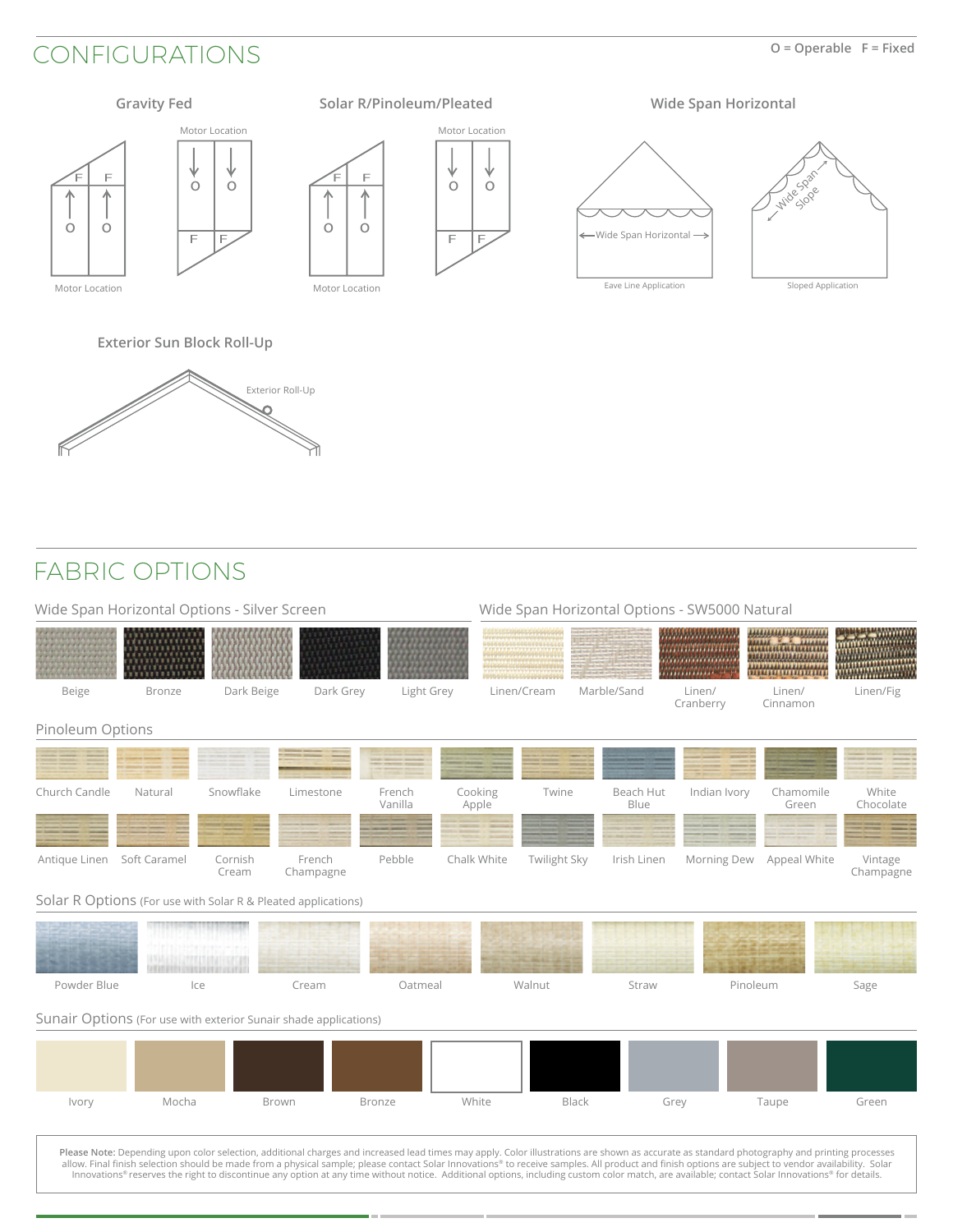# SHADE SYSTEMS



# Pinoleum

Pinoleum blinds are traditionally used in conservatories, sunrooms, and skylights. The blinds are comprised of individual wooden reeds that are woven together to diffuse light. The shade system lets light in, while reducing heat and glare. Pinoleum blinds are available as manual or motorized units, which operate in a Roman fold style. They are generally mounted at the eave and move upwards toward the ridge, but this may vary, depending upon roof configuration.

# Gravity Fed

Gravity fed shades are typically used on sloped roofs, but can also be utilized in vertical wall applications. These shades are individually sized to fit between the rafters of an interior glass roof and are operated with a motor or manual pull cord in a Roman fold style. Wide span, covering 2-4 bays, may be available depending on fabric, layout, and design. Gravity fed shades are operable in rectangular sections and fixed in angled corners. They are mounted at the ridge and roll down to the eave. Gravity fed shades can be used in moist environments.

# Wide Span Horizontal

Wide span shades extend from eave to eave or follow the slope of a glass structure. The blinds are designed in a Roman fold style with various fabric, color, and texture options. When extended, the shades trap heat above them, allowing the living space to remain cooler. On cool days, the shades can be retracted to increase solar heat gain. These Roman fold style blinds are fully operable. For most materials, the suggested maximum panel size is 9' wide and 20' long.

# Solar R

Solar R blinds are typically used to increase energy efficiency and control temperature inside a space. The smooth shades have an aluminum backing which reflects solar rays away from the structure to limit solar heat gain. When operated, the shades move on a roller into a cassette via the pulley system. Motorized options are available. Solar R blinds are suitable for sloped and vertical applications.

In most cases, Roller style blinds are fully operable, including angled corners. They are generally mounted at the eave and pull upwards toward the ridge, except for angled corners near the eave line where the shades will operate inversely. Solar R blinds are not recommended for use in humid environments, like pool enclosures or greenhouses. Custom cassette colors are available.

# Pleated

Pleated shades can be used in the roof and vertical walls of a glass structure. The pleats provide a visual pattern and soften daylight for interior spaces. Shades can be operated with manual pulls or motorized options. Each shade is operated independently.

These pleated blinds are fully operable including angled corners. They are generally mounted at the eave and pull upwards toward the ridge, except for angled corners where the shades will operate inversely.

Fabric selections are dependent upon interior environment. Pleated shades are an excellent option for structures with long slopes, and is suitable for extremely humid environments.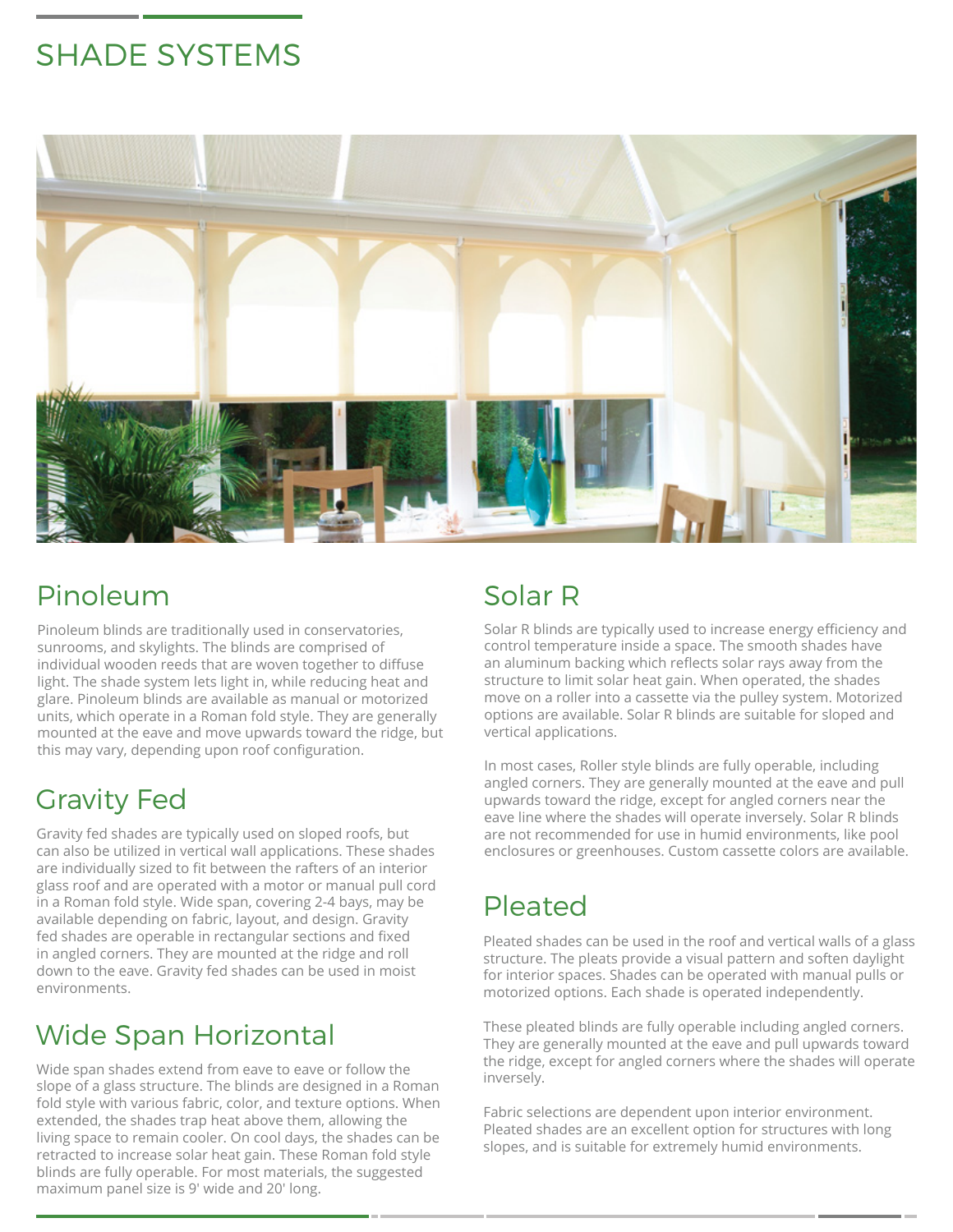# L SERIES SHADE SYSTEMS



# Perfect Fit®

Solar Innovations® offers Perfect Fit® roller and pleated blinds for glazed windows, doors, structures, and skylights. The Perfect Fit® systems are attached to operable sashes that allow the blinds to move with the unit as it operates, making them an ideal solution for Solar's products.

The blinds are available in three different styles: roller, pleated, and cellular. Perfect Fit® blinds allow fresh air to enter the space without sacrificing privacy by remaining lowered when the window or door is open.

Perfect Fit® blinds do not require conventional screws to attach to the window frame, which allows them to be easily removed for cleaning.

The unique Perfect Fit® blind fits neatly onto the window and enhances your privacy because there are no gaps down the side of the blind. The reduction of gaps at the edge of the blinds increases your privacy. Perfect fit blinds are child safe, featuring no loose cords or loops.

Available in a wide variety of colors, prints, and textures, L Series blinds can meet nearly any interior design aesthetic. Energy efficient fabric can be added to save up to 15% on energy costs.

# Vision Blinds

The Vision Blind is a stylish fabric that gently filters and softens daylight, while also offering the option of a privacy blind. It is an innovative window blind that features two layers of translucent and opaque horizontal striped fabric. The front layer moves independently of the back allowing the stripes to glide between each other creating an open and closed effect.

Sliding the fabric into a closed 'opaque-opaque' position allows full privacy and solid fabric, while the 'translucent-opaque' position creates a stunning, striped statement. Vision blinds not only look great but are practical too, enabling you to soften excess daylight and reduce the glare entering your room. An easy to use, single control is used to slide the opaque and translucent woven stripes past each other.

# Luxury Rolling Blinds

Luxury roller blinds are simple in design, stylish, and easy to operate. The blind can be rolled up or down to achieve the required level of shading you desire.

Whether it's one of Solar Innovations® modern designs for your living room, a blackout fabric for the bedroom, or a water resistant print for the bathroom, all blinds are individually manufactured to your unique specification. Add finishing touches, such as decorative scallops, braids, pulls, poles and eyelets to personalize and coordinate with the interior design scheme.

Roller blinds reduce solar gain in your home during the summer months. Reducing heat build up provides a more acceptable room temperature and reduces air conditioning requirements, saving money. Roller blinds also reduce the amount of heat lost through windows when it's cold outside.